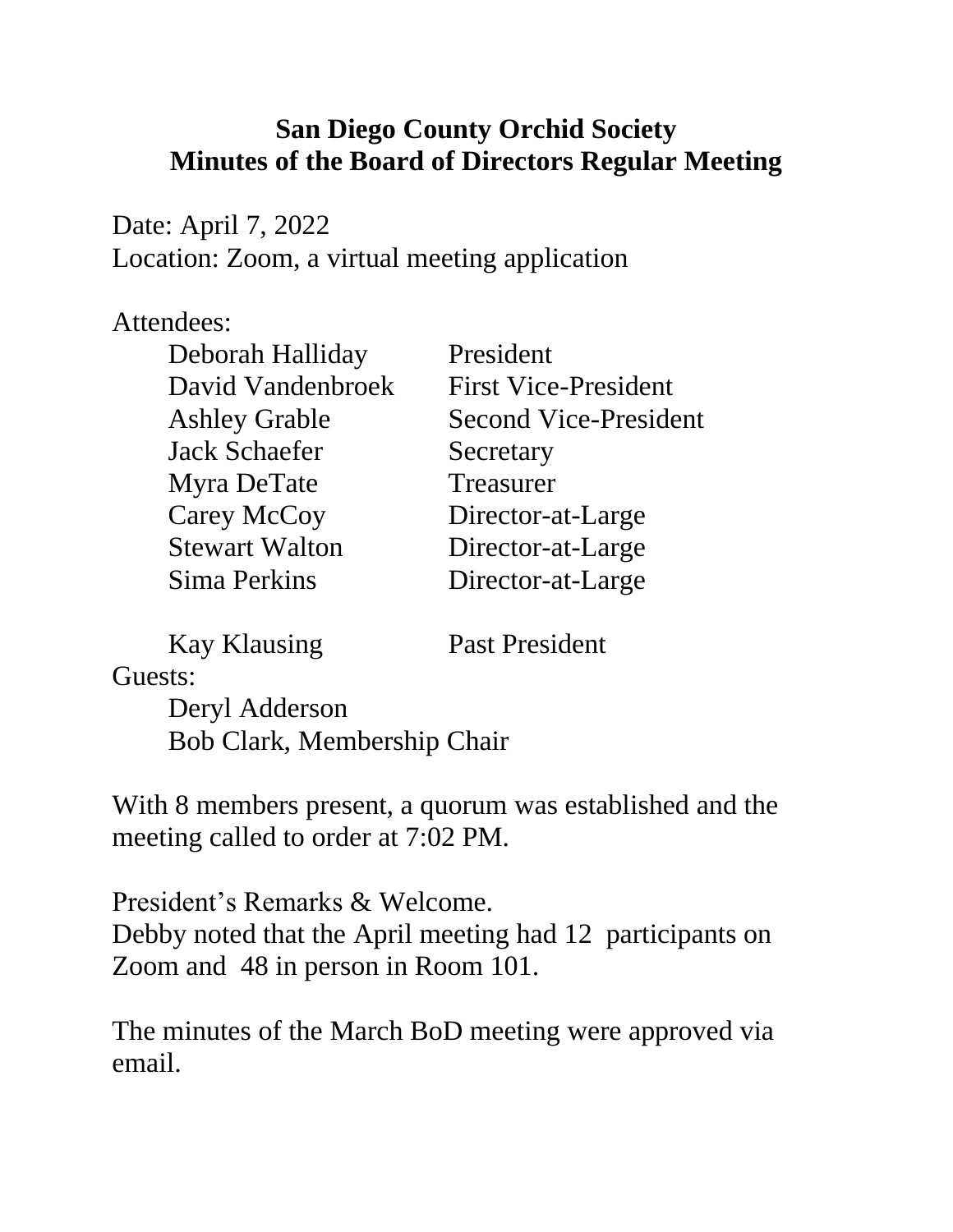Treasurer's Report -

The Treasurer's report was presented by Myra. Jack moved to accept the Treasurer's report. The motion was seconded and passed.

Bob Clark, Membership Chair, reported that 23 new members joined our Society at the Spring Show.

May General Meeting –

The next General Meeting is scheduled for May 3, 2022. We expect the May 3<sup>rd</sup> meeting to be an in person/Zoom hybrid meeting.

The May meeting is usually the Awards Banquet and potluck. However, due to absence of board members on May 3rd it was suggested that we delay the Awards Banquet to the June General Meeting on June  $7<sup>th</sup>$ . It was moved & seconded to reschedule the Awards Banquet from May  $3<sup>rd</sup>$  to June  $7<sup>th</sup>$  for this year. The motion passed.

It was noted that the June meeting will also have the presentation by the Nominating Committee(see below) of the nominations & the election of Board Officers for the 2022/2023 fiscal year.

It was noted that the installation of Officers for the 2022/2023 fiscal year would happen at the July General Meeting.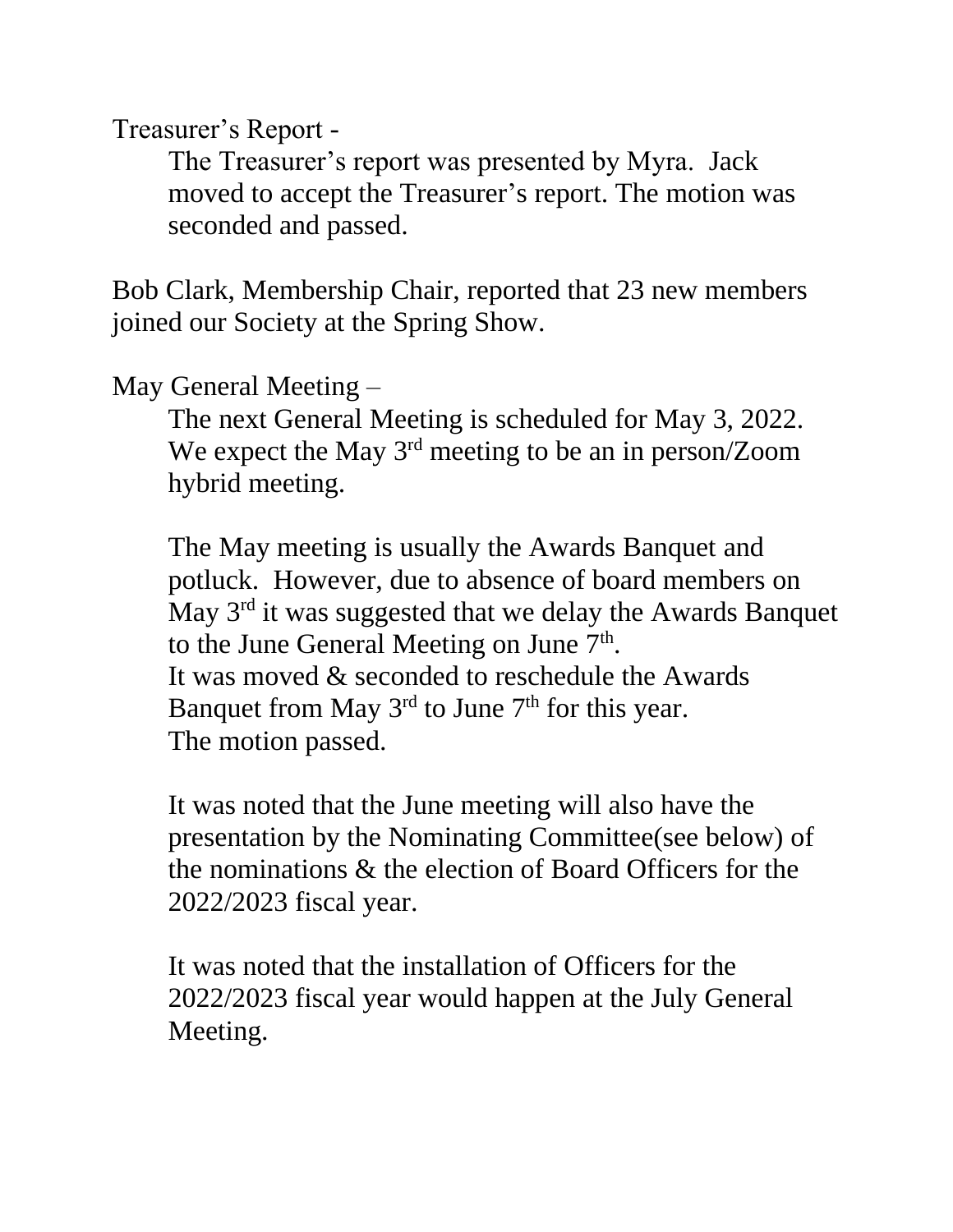First VP David Vandenbroek initiated a discussion of finding a main speaker from outside of California and associated costs. The board had a discussion of speaker fees which include travel & gas expenses. We agree that next fiscal budget needs to increase the amount for travel due to inflation. This fiscal year the Society has not used any of the travel budget because our speakers have been on Zoom.

May Main Speaker:

First VP Dave Vandenbroek discussed a couple possibilities. James Rose is a possibility Culture Class: Ashley is researching a speaker.

April Meeting review:

President Debby Halliday used our new gavel to bring the meeting to order.

It was noted that during the main speaker's presentation the volume was too loud on remote speaker. We continue to look for a workable solution. It was noted that Ashley was able to manage the waiting room & let people into the meeting relieving Jack DeTate of that responsibility.

Note: At the March Board meeting the topic of eliminating the Zoom waiting room altogether. Jack Schaefer took the job of researching this issue. He reported that Zoom requires the use of either a waiting room or a password for all meetings. Since imposing a password would be tedious, the board agreed to keep the waiting room as is.

Spring Show Report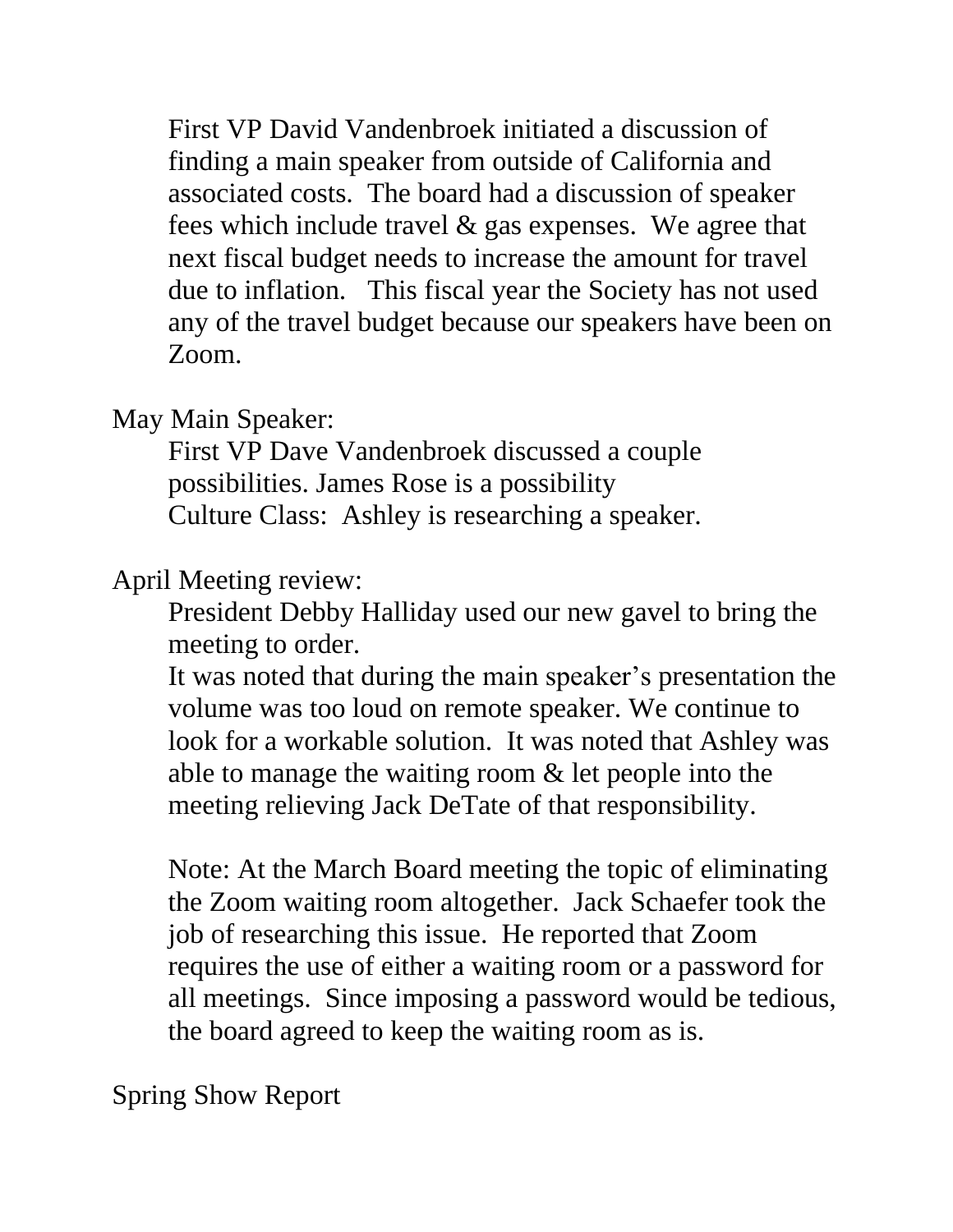Our Spring Show was a very successful show. Notes from Myra's financial summary – The Spring Show made a profit this year. The estimated attendance was above 2000 visitors. The presence of foliage vendors helped boost attendance. Ashley noted that people who attended our show posted on social media which prompted more visitors on Saturday afternoon and Sunday. Myra asked the board's opinion about inviting the foliage vendors to our Park Shows. Generally, the opinion was that our local orchid growers have  $1<sup>st</sup>$  priority at the Park Shows.

The board also discussed the availability the Scottish Rite Event Center for a Spring Show in 2023. Debby stated that she would discuss this with Julie Croft at SREC.

San Diego Botanic Garden Show May  $7<sup>th</sup>$  to June  $12<sup>th</sup>$  – Debby & Ashley will coordinate member loans of orchids for the SDBG Show. Since Debby will be out of town during the first weekend of the show, Ashley will be coordinating plant registration.

 Myra proposed the following schedule for sales: May  $7<sup>th</sup>$  &  $8<sup>th</sup>$  for member sales (Mothers day weekend) May13<sup>th</sup>, 14<sup>th</sup>, & 15<sup>th</sup> for member sales May  $20^{th}$ ,  $21^{st}$ , &  $22^{nd}$  for Conservation May  $27<sup>th</sup>$ ,  $28<sup>th</sup>$ ,  $\&$   $29<sup>th</sup>$  for member sales

Officer Elections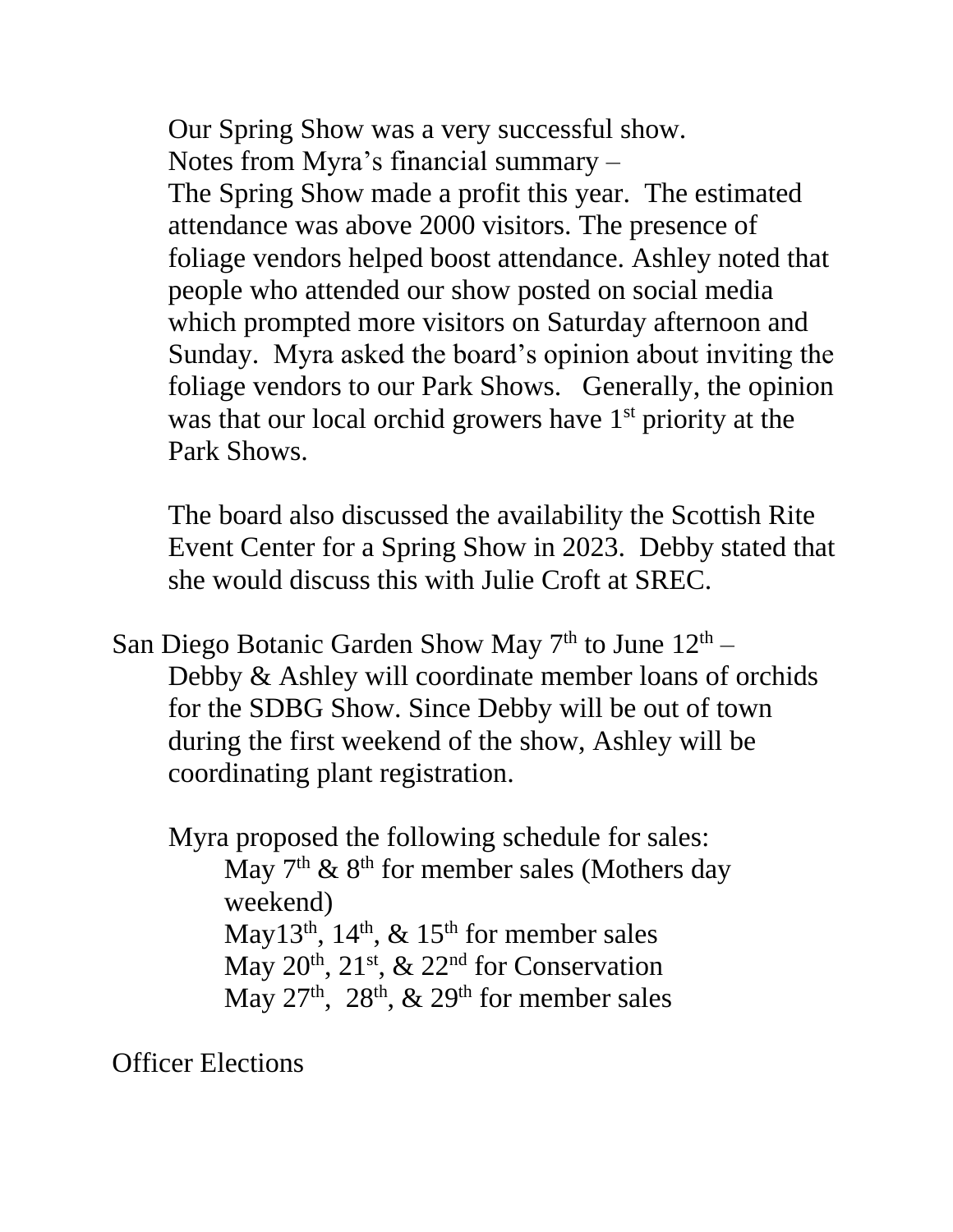The nominating committee for officers for the 2022/2023 fiscal year is headed by Pam Peters with Tom Biggart, Betty Kelepecz, Dave Hoffmaster and John Oswalt members. The slate of nominated officers will be presented at the June General Meeting.

Plant Donations:

It was reported that a large cymbidium donation was tested after we had picked up the plants. A spot check of the plants was performed and the plants tested positive. The donation had to be discarded.

The board discussed imposing a virus check policy on all donations. The Society has purchased virus test kits and has some available for testing purposes.

Furthermore, we discussed publishing articles in the newsletter about safe practices and virus testing. An article on how to safely curate a collection of orchids was suggested.

General Discussion Item –

A general discussion of possible uses of the profits from the Spring Show for the benefit of our membership was conducted.

## **Adjournment**

The meeting was adjourned at 8:58 PM It was noted that the next meeting is scheduled for May 5th at 7 PM via Zoom.

Respectfully Submitted,